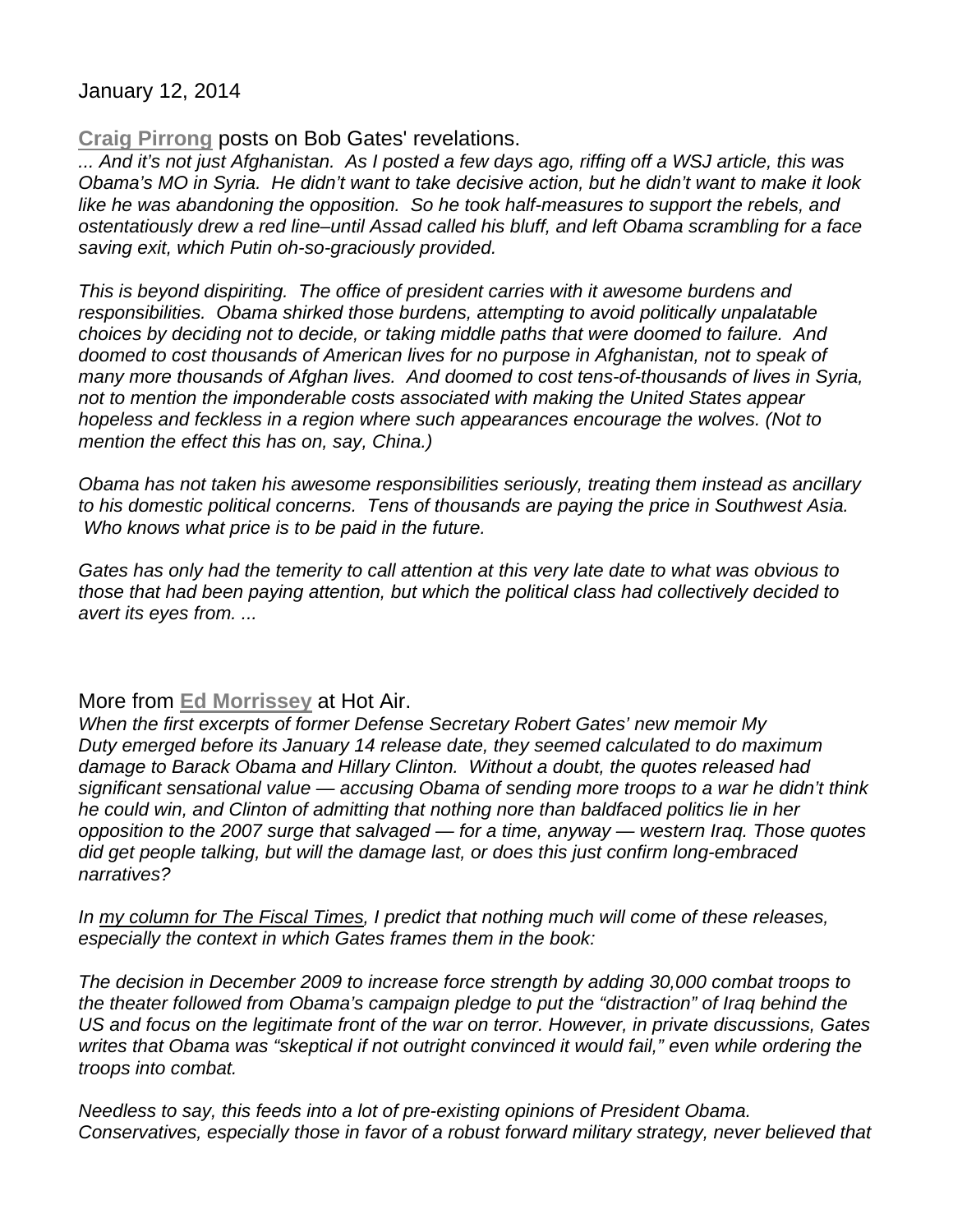*Obama was in it for victory. In fact, many pointed out at the time that the President never once included the word "victory" in his speech announcing the escalation. ...*

## **Roger Simon** reacts to the latest jobs report.

*Tell all your "Objectivist" friends and the libertarian gang at Reason magazine to break out the champagne. Americans may have skipped the movie of Atlas Shrugged, nor have many read any of Ayn Rand's works, but they have taken the author's advice anyway and gone John Galt, quitting the work force in record numbers. According to Zero Hedge, the latest figures show the labor participation rate at 35 year low.*

*Realistically, it's even more than 35 because that figure reflects an employment bump when larger numbers of women joined the work force in the seventies and eighties. (They're gone now, with or without Gloria Steinem.)*

*Currently a record 91.8 million Americans are no longer looking for work. That's almost one and a half times the entire population of France.*

*Although I admit to libertarian tendencies, I don't think any of us can celebrate because of this. It's an economic disaster that should be blowing even Chris Christie off the front pages. ...*

**P. J. O'Rourke** has a suggestion for curing Detroit's ills - turn it into Hong Kong. *Detroit is beautiful—though you probably have to be a child of the industrial Midwest, like me, to*  see it. As you may have heard, the city is in trouble. At the end of the 2013 fiscal year, Detroit *had a balance sheet with liabilities of \$9.05 billion. The city's emergency manager, Kevyn Orr, estimates long-term debt at \$18 billion.* 

*But I know how to fix Detroit, because it reminds me of another favorite place, Hong Kong—two things so opposite that they evoke each other the way any Kardashian is a reminder that you love home and mother.*

*Hong Kong's per capita GDP is among the highest in the world. But it was once a worse mess than Detroit. Devastated by Japanese occupation, the British colony's population had declined from 1.6 million in 1941 to 600,000 by 1945. Then, after the 1949 communist victory on the mainland, a million refugees arrived. Most of them were penniless. Britain's Labor government was penniless, too. Maybe Hong Kong could have gone into Chapter 9. But who would have been the bankruptcy judge? Chairman Mao?*

*Instead Hong Kong had the good fortune to get John (later Sir John) Cowperthwaite, a young official sent out to push the colony's economy toward recovery. "I did very little," he once said. "All I did was to try to prevent some of the things that might undo it."*

*Such as taxes. Even now, Hong Kong has no sales tax; no VAT; no taxes on capital gains, interest income or earnings outside Hong Kong; no import or export duties; and a top personal income-tax rate of 15%.*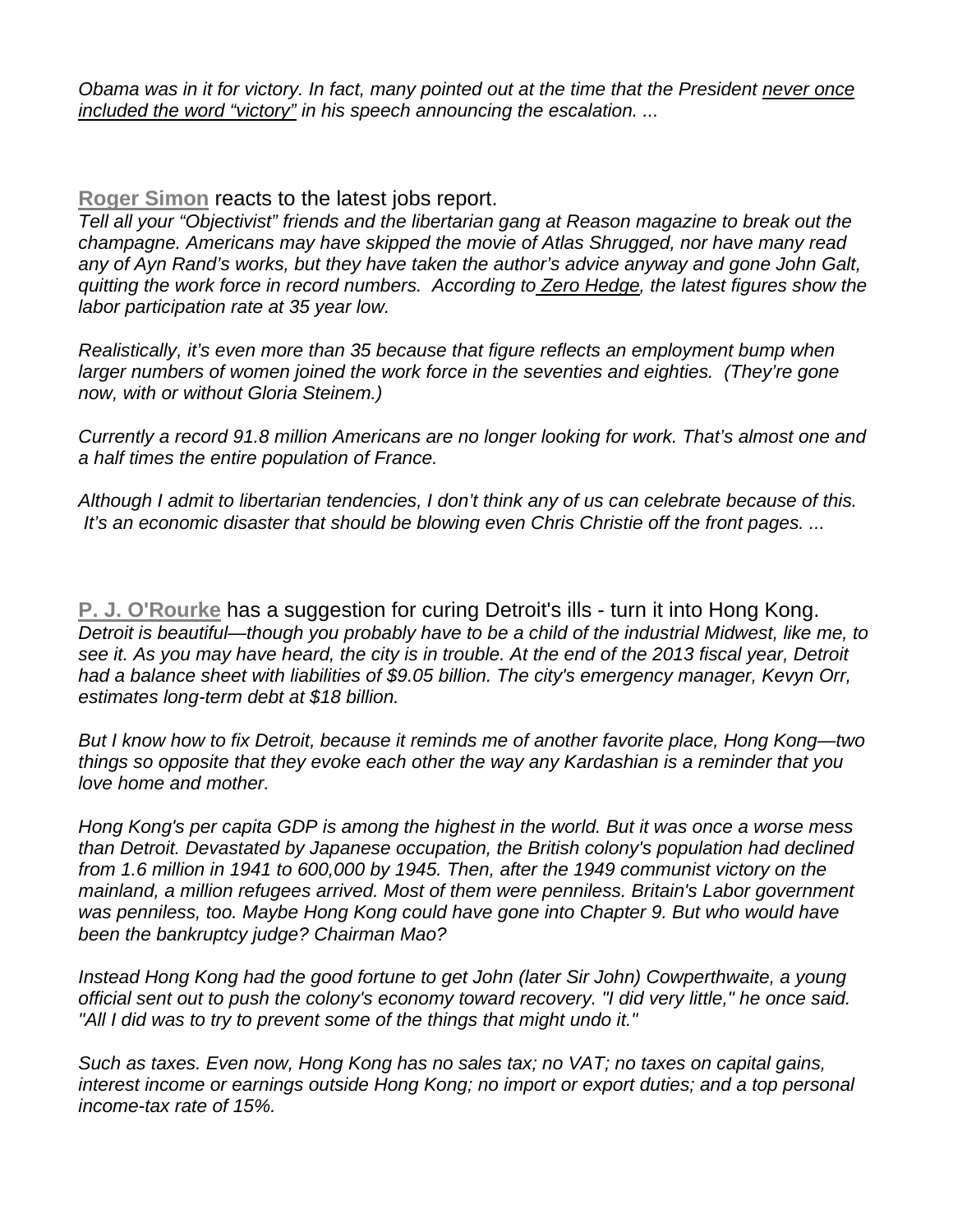*Cowperthwaite was financial secretary from 1961 to 1971, Hong Kong's period of fastest economic growth. Sir John, however, wouldn't allow collection of economic statistics for fear they'd lead to political meddling. Some statistics nonetheless: During Cowperthwaite's tenure, Hong Kong's exports grew by an average of 13.8% a year, industrial wages doubled and the number of households in extreme poverty shrank from half to 16% ...*

According to a blog called **Quartz**, there are some who have to curtail or shift shopping at the dollar stores because of weakness in our economy. *... Economists argue that things like food stamps and unemployment act as crucial bits of stimulus when the economy is weak. Cutting them can act as a headwind to growth. That's certainly the case for low-end retailers such as Family Dollar. The store chain's shares fell sharply this week after it reported disappointing earnings.* 

*Family Dollar CEO Howard Levine had this to say on the subject:*

*For the last several quarters, we've discussed the economic challenges our customers are facing. Over the last two years, I think we've seen a growing bifurcation in households. Higherincome households who have benefited from market gains, better employment opportunities, or improvements in the housing markets have become more comfortable and confident in their financial situation. But our core lower-income customers have faced high unemployment levels, higher payroll taxes, and more recently reductions in government-assistance programs. All of these factors have resulted in incremental financial pressure and reduction in overall spend in the market.*

*Translation? As poor Americans come under more and more pressure, more and more of Family Dollar's revenue is tied to low-margin sales of necessities like food. (Sales were strongest during the first fiscal quarter in Family Dollar's "consumables" category, especially in areas like frozen food.)*

*The fact that so many Americans are being forced to curtail spending at the cheapest discount retailers should give anybody cheering the US recovery something to think about.*

**Megan McArdle** with a great post on the real issues for small business owners. *Health insurance just isn't high on the list of small-business owners' worries.* 

*Warren Meyer, whose company operates campgrounds, is getting the hell out of Dodge, by which I mean Ventura County, California:*

*"Never have I operated in a more difficult environment. Ventura County combines a difficult government environment with a difficult employee base with a difficult customer base.*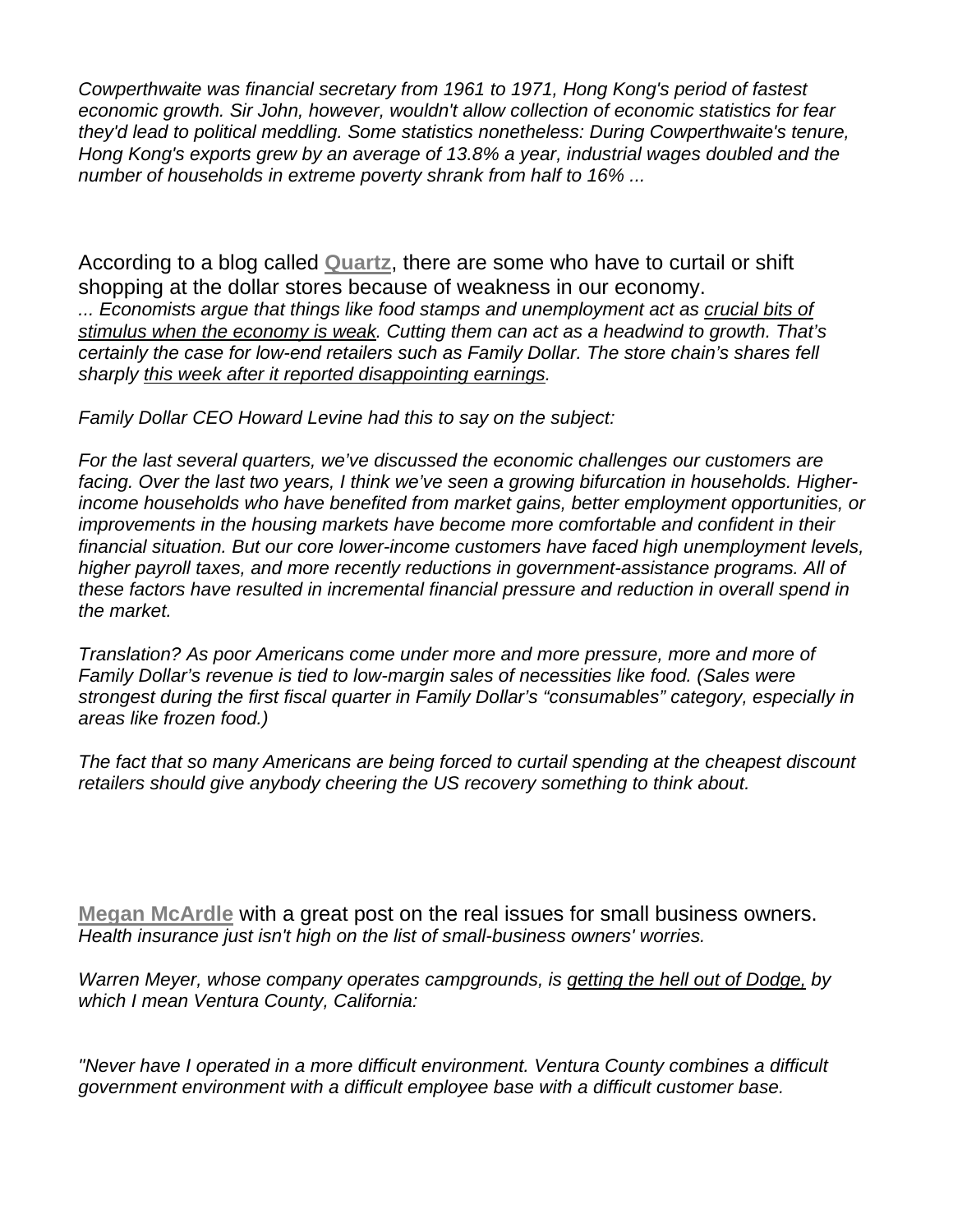- *It took years in Ventura County to make even the simplest modifications to the campground we ran. For example, it took 7 separate permits from the County (each requiring a substantial payment) just to remove a wooden deck that the County inspector had condemned. In order to allow us to temporarily park a small concession trailer in the parking lot, we had to (among other steps) take a soil sample of the dirt under the asphalt of the parking lot. It took 3 years to permit a simply 500 gallon fuel tank with CARB and the County equivalent. The entire campground desperately needed a major renovation but the smallest change would have triggered millions of dollars of new facility requirements from the County that we simply could not afford.*
- *In most states we pay a percent or two of wages for unemployment insurance. In California we pay almost 7%. Our summer seasonal employees often take the winter off, working only in the summer, but claim unemployment insurance anyway. They are supposed to be looking for work, but they seldom are and California refuses to police the matter. Several couples spend the whole winter in Mexico, collecting unemployment all the while. So I have to pay a fortune to support these folks' winter vacations." ...*

*... We tend to talk of entrepreneurship and business growth as if it were a matter of tweaking a few simple policy buttons: lowering taxes, making health insurance cheaper, hamstringing the EPA. Unsurprisingly, these issues map well onto big national policy battles. And yet, when I talk to small-business owners, I'm more likely to get an earful about their state's workers' compensation scheme or the local utility's pricing schedule than I am about the federal tax rate. Yet almost none of the policy journalists I know could even describe in detail how workers' compensation insurance works, much less articulate a coherent policy agenda for it.*

*Then there are the sort of soft institutional issues that Meyer highlights, such as whether the local legal system encourages frivolous lawsuits, or some arcane regulatory issue that's specific to businesses. These things matter a lot, but they're hard to measure and even harder to fix.*

*There are a few lessons in this: If you want to encourage entrepreneurship, talk to business owners, not policy wonks. And you often need to think local, not global.*

## **Streetwise Professor Lèse-majesté, or Bob Gates Tells Truth to Power on Afghanistan** by Craig Pirrong

Robert Gates has set off a mini-frenzy in DC, with leaks from his memoir *Duty*. Some of the frenzy relates to his slamming of Joe Biden, which led the White House to respond that Joe is a great "statesman." Thereby revealing that in the White House Thesaurus, "statesman" is a synonym for "buffoon."

But the most explosive opinion that Gates expresses is that Obama did not believe in his strategy in Afghanistan in 2009-2010, was deeply suspicious of the military, and devised a military strategy that attempted to straddle two stools. That Obama chose to surge (but with a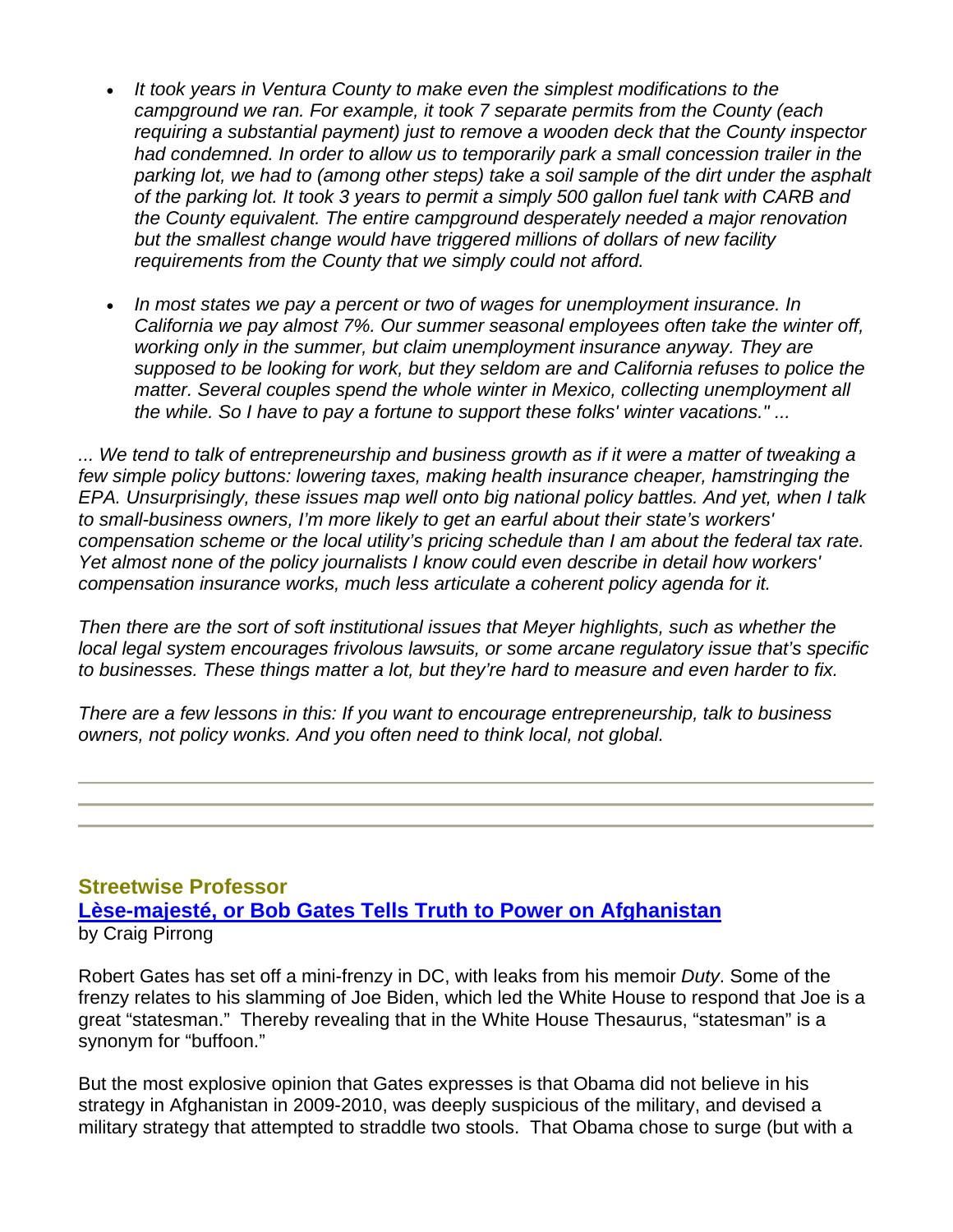sell-by date) for political reasons. He did this with no conviction about the rightness of the policy, except for domestic political considerations.

It's not like this was news. Type in "Afghanistan" in the search bar, and scroll through my posts–including those which discuss Gates specifically–and you'll see that was the gravamen of my criticism in 2009-2011. For instance:

In other words: go large, or go home. (Holt wrote this, note well, in 2003.) Half measures, like those in Obama's plan, are likely doomed to failure. This is especially true inasmuch as Obama's "other path" (building on Bush's "other path") depends heavily on transferring responsibility and control to an Afghan government and army in a period of months; Holt provides chapter and verse on how this is almost certainly an exercise in futility, given Afghan history, and the nature of its society (or more accurately, societies).

As I've written before, there are no good options in Afghanistan. But by far the worst is the "middle path," especially when it is not sold to the American people honestly. The "time line" has short-term, domestic political considerations written all over it.

There's more.

And it's not just Afghanistan. As I posted a few days ago, riffing off a WSJ article, this was Obama's MO in Syria. He didn't want to take decisive action, but he didn't want to make it look like he was abandoning the opposition. So he took half-measures to support the rebels, and ostentatiously drew a red line–until Assad called his bluff, and left Obama scrambling for a face saving exit, which Putin oh-so-graciously provided.

This is beyond dispiriting. The office of president carries with it awesome burdens and responsibilities. Obama shirked those burdens, attempting to avoid politically unpalatable choices by deciding not to decide, or taking middle paths that were doomed to failure. And doomed to cost thousands of American lives for no purpose in Afghanistan, not to speak of many more thousands of Afghan lives. And doomed to cost tens-of-thousands of lives in Syria, not to mention the imponderable costs associated with making the United States appear hopeless and feckless in a region where such appearances encourage the wolves. (Not to mention the effect this has on, say, China.)

Obama has not taken his awesome responsibilities seriously, treating them instead as ancillary to his domestic political concerns. Tens of thousands are paying the price in Southwest Asia. Who knows what price is to be paid in the future.

Gates has only had the temerity to call attention at this very late date to what was obvious to those that had been paying attention, but which the political class had collectively decided to avert its eyes from. Note the attacks that are being directed his way. Such are the wages of *lèse-majesté*, no matter how deserving the *majesté i*s of the *lèse.*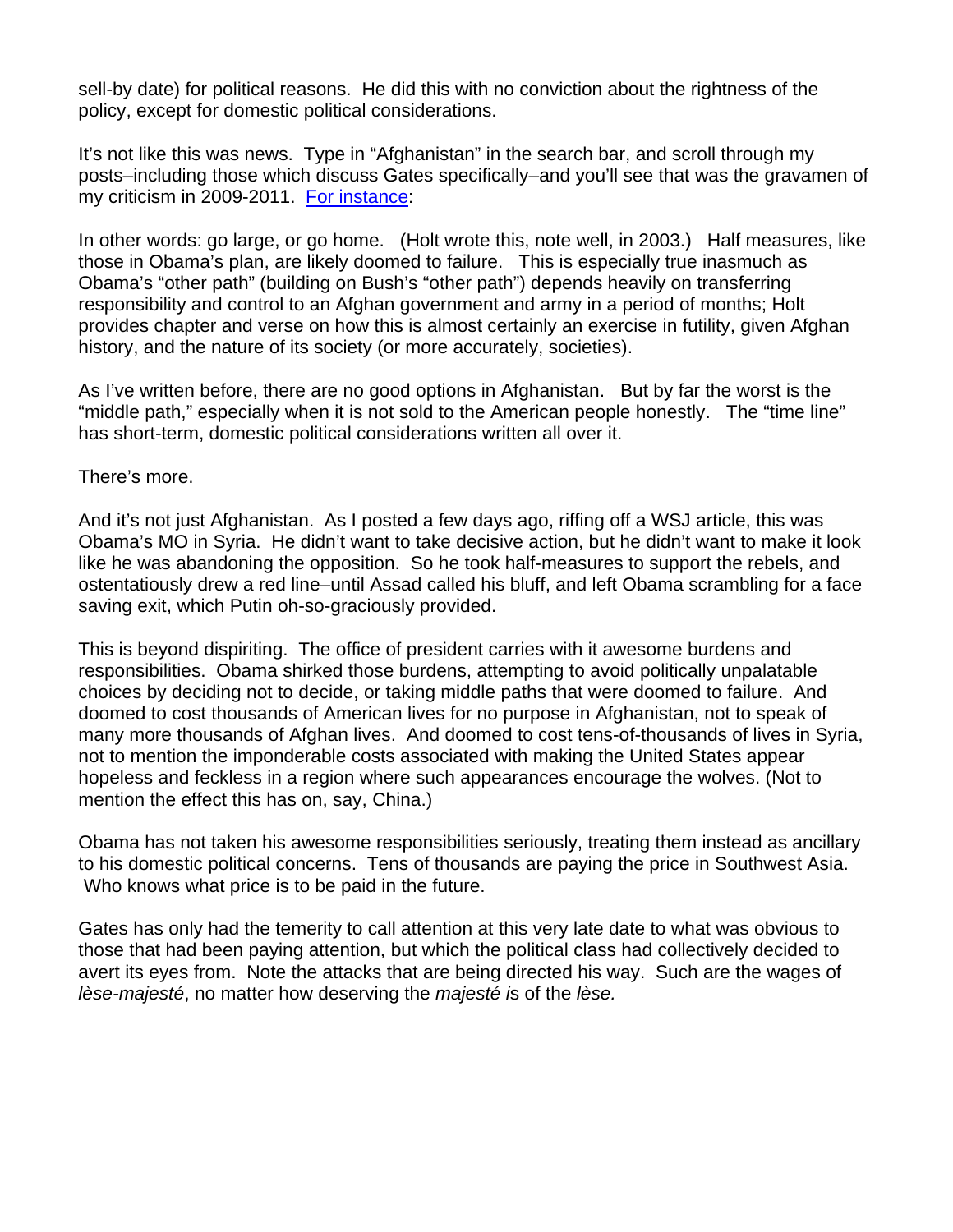# **Hot Air Will Gates' memoir be a political Scud — or a dud?**

by Ed Morrissey

When the first excerpts of former Defense Secretary Robert Gates' new memoir *My Duty* emerged before its January 14 release date, they seemed calculated to do maximum damage to Barack Obama and Hillary Clinton. Without a doubt, the quotes released had significant sensational value — accusing Obama of sending more troops to a war he didn't think he could win, and Clinton of admitting that nothing nore than baldfaced politics lie in her opposition to the 2007 surge that salvaged — for a time, anyway — western Iraq. Those quotes did get people talking, but will the damage last, or does this just confirm long-embraced narratives?

In my column for The Fiscal Times, I predict that nothing much will come of these releases, especially the context in which Gates frames them in the book:

The decision in December 2009 to increase force strength by adding 30,000 combat troops to the theater followed from Obama's campaign pledge to put the "distraction" of Iraq behind the US and focus on the legitimate front of the war on terror. However, in private discussions, Gates writes that Obama was "skeptical if not outright convinced it would fail," even while ordering the troops into combat.

Needless to say, this feeds into a lot of pre-existing opinions of President Obama. Conservatives, especially those in favor of a robust forward military strategy, never believed that Obama was in it for victory. In fact, many pointed out at the time that the President never once included the word "victory" in his speech announcing the escalation. As I wrote at the time:

The only sense of real mission I get from this speech is that we're going to send 30,000 more troops now so we can start evacuating all of them in the summer of 2011. It sounds like a slowmotion Dunkirk, and it recalls what Winston Churchill had to say after being congratulated for rescuing the entire British Army and a good portion of the French Army in 1940 from that massive cross-Channel evacuation: "Wars are not won by evacuations." And apparently Obama agrees, since he didn't bother to talk about victory at all, but instead treated it as a massive responsibility that he reluctantly will fulfill.

As revelations go, this is useful for confirmation, but not exactly a surprise.

Likewise, the same is true about Hillary's political calculations on the surge. Everyone at the time knew that had been nothing but a way to cozy up to the Left, which castigated her for supporting the war in Irag. The Clintons have few (if any) political principles that don't begin with what's good for the Clintons — and everyone has known this for decades now. Plus, Gates goes out of his way to note that he agreed with all of Obama's decisions on Afghanistan, and that Hillary is "smart, idealistic but pragmatic, tough-minded, indefatigable, funny, a very valuable colleague, and a superb representative of the United States all over the world." Admissions on these points may be helpful, but they're not going to change minds at this late date on either figure.

Clearly there is going to be plenty of nuance from the book, and opponents of Obama and Clinton who climb aboard these few excerpts to proclaim Gates the *ur-*text of Hillary's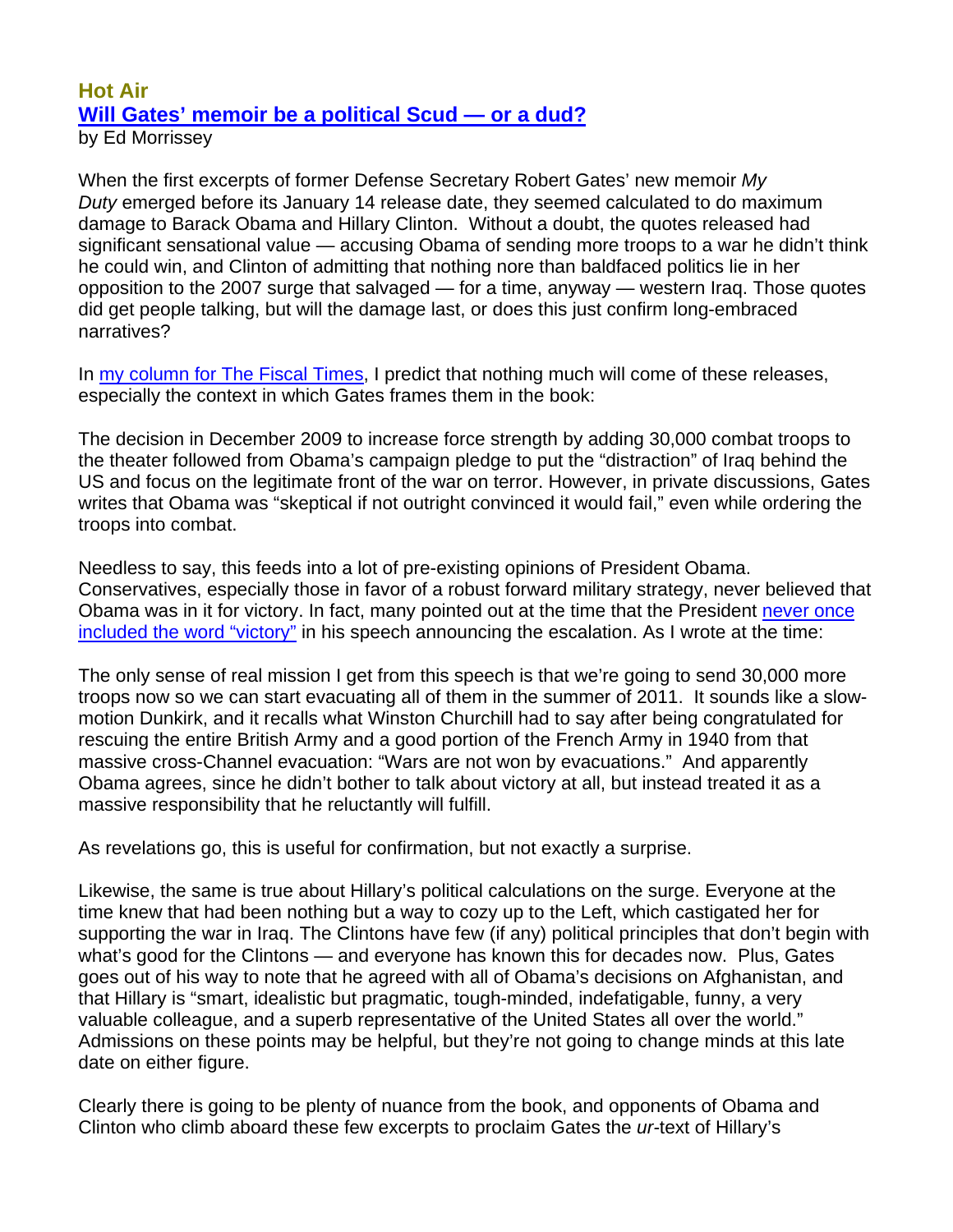disqualifications for office may end up having their knees cut out from underneath them when the rest of the book appears next week.

Or perhaps even before. Ron Fournier looks at the Obama revelation from another angle, and asks why people would be unhappy that a President elected on the basis of anti-war sentiment would deploy skepticism about what his generals told him:

Then remember why Obama was elected in 2008. He reflected the nation's ambivalence toward war, promising to pull out of Iraq and wean Afghanistan from U.S. dependence. His predecessor, President George W. Bush, waged war on Iraq under false pretenses and with a lack of skepticism toward neoconservatives in his war Cabinet, led by Vice President Dick Cheney. Initially, anyway, he deferred to Defense Secretary Donald Rumsfeld and his generals. Famously calling himself "The Decider," Bush rarely revisited a decision, and earned a reputation for stubbornness.

When the president finally fired Rumsfeld and distanced himself from Cheney, it was too late; the public's opinion of the war and of the president had plummeted.

It's with that context people will read Gates's description of a pivotal meeting in the Situation Room in March 2011, called to discuss the Afghan withdrawal timetable. A frustrated Obama opened by expressing doubts about Gen. David Patraeus, his commander in Afghanistan, and questioning whether he could do business with the Afghan leader, Hamid Karzai.

"As I sat there, I thought: The president doesn't trust his commander, can't stand Karzai, doesn't believe in his own strategy and doesn't consider the war to be his," Gates wrote. The only troubling thing about this assessment is Obama's apparent lack of ownership—and it rings true, given his penchant for ducking responsibility during his first five years in office.

But doubts about an ally and his commanders? We need more of that. A lack of skepticism, curiosity, and reflection sunk Bush. Further back, who knows how many lives would have been saved during the Vietnam War had President Johnson acted on his private doubts, most of which didn't come to light until after he left office. Abraham Lincoln ran through a series of generals until he found one he could trust to win the Civil War, Ulysses Grant.

Plus, in the end Obama went along with the generals on the escalation in December 2009, even if he was skeptical of the prospects for success and backing away from the notion of overall victory.

On Hillary, The Week's Jon Terbush thinks this will be a nine-day wonder, too:

Yes, Clinton has often been accused of drifting with the political winds. But I'm skeptical that anyone in 2016 will truly care about — let alone remember — one line about years-old events in a score-settling memoir released during the doldrums of early 2014.

Voters care far more about the economy, health care, and a whole host of other issues than they do about all of America's foreign entanglements combined, per a recent *Associated Press* survey. Only 14 percent of respondents want the government to focus on Iraq and Afghanistan this year — half the number who want immigration front and center — and that number will only drop as the wars further wind down.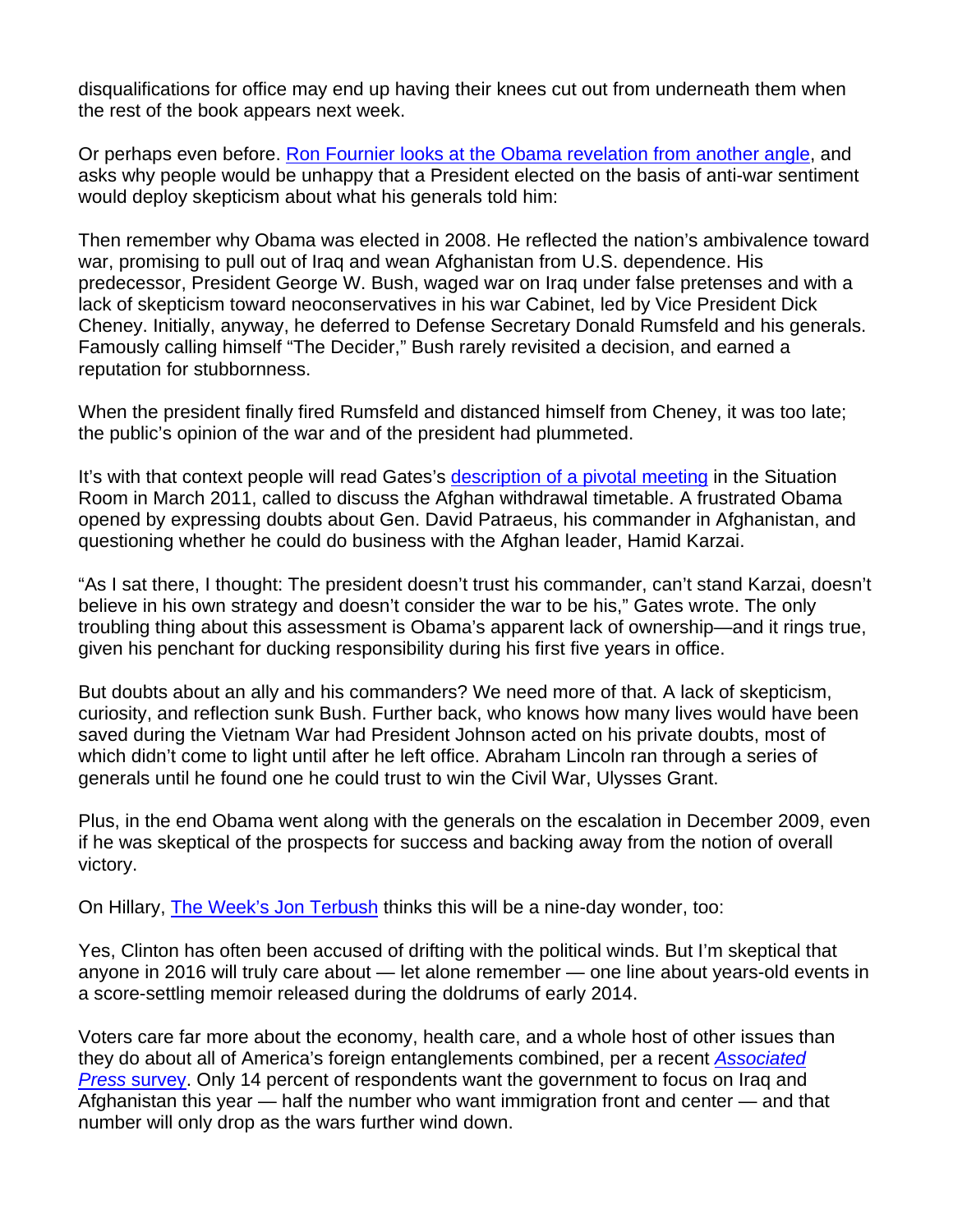Plus, as Cillizza concedes, politicians make this sort of calculation all the time. The presidential primaries for both parties are a months-long process of candidates courting the base before shifting back to the center for the general election. Progressive Democratic primary voters and moderate general election voters may not love this new detail about Clinton, but will they really abandon her in droves over a rather run-of-the-mill bit of political cravenness? …

So who might care about Clinton appearing to be no more than an M.C. Escher sketch of political calculations? Republicans — three-fourths of whom already don't like Clinton and were never going to vote for her anyway.

I'm inclined to agree even though I *do* think that revelation is shameful, or should be. All it will do is reinforce existing narratives, not change any minds. Hillary's actions on Benghazi will have and *should* have — a lot more significance on her 2016 prospects.

I predict that Gates' memoir will sell lots of copies, but will mainly influence the historical take on the Obama administration rather than impact politics much in the near term. Call this a dud rather than a Scud in those terms.

# **Roger L. Simon Who Needs Ayn Rand? America Has Already Gone John Galt**

Tell all your "Objectivist" friends and the libertarian gang at *Reason* magazine to break out the champagne. Americans may have skipped the movie of *Atlas Shrugged*, nor have many read any of Ayn Rand's works, but they have taken the author's advice anyway and gone John Galt, quitting the work force in record numbers. According to Zero Hedge, the latest figures show the labor participation rate at 35 year low.

Realistically, it's even more than 35 because that figure reflects an employment bump when larger numbers of women joined the work force in the seventies and eighties. (They're gone now, with or without Gloria Steinem.)

Currently a record *91.8 million Americans are no longer looking for work*. That's almost one and a half times the entire population of France.

Although I admit to libertarian tendencies, I don't think any of us can celebrate because of this. It's an economic disaster that should be blowing even Chris Christie off the front pages.

In fact, it's much worse than that. It's a human emotional disaster. Freud may have been wrong about a number of things, but he was right about this. Two mainstays that get us through life, other than religion, which Freud didn't cotton to, are "love and work." I don't know about love, but the work part of our lives has been brutally kicked out from under us in the Obama years.

The implications of this are actually terrifying. What are those nearly 92 million people doing with their time, other than sitting around depressed?. Many, of course, are on some version of welfare. Some are panhandling. We see the homeless on the streets of all our big cities. Others are moving into a shadow economy, much of it illegal (drugs, prostitution), not paying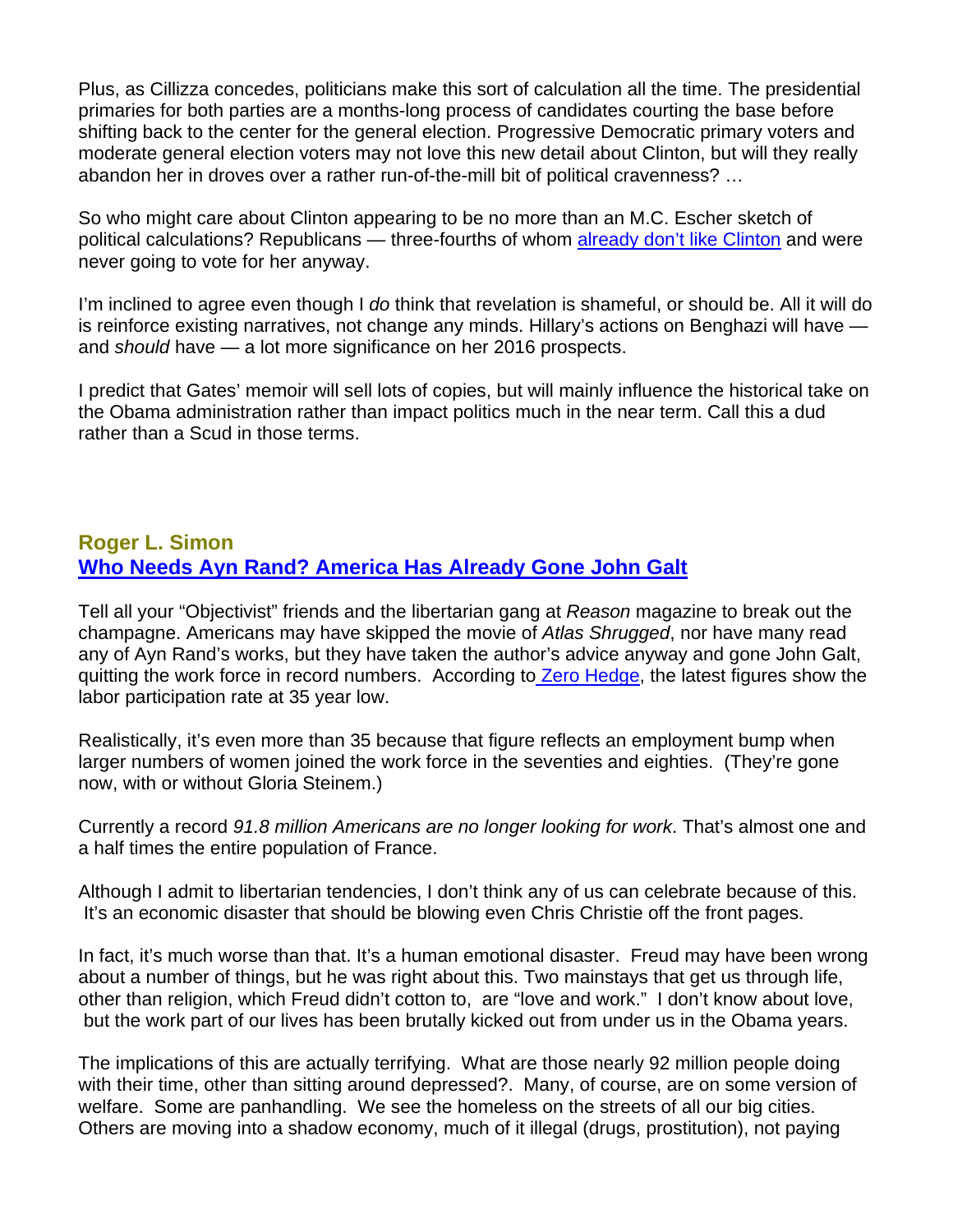taxes on whatever they earn. It's truly a sad situation. No wonder so many states are moving toward legalizing grass. Everyone wants to zone out.

This is rapidly approaching a a pre-revolutionary condition, but not for a revolution many of us would want to undergo. To avoid it, a massive change must occur at the federal level. But Barack Obama, mired in a dead ideology, doesn't seem prepared to do anything but prolong the situation with highly conventional liberal solutions that have failed for decades, maybe even centuries.

And yet there is so much he could do. The most obvious, many of us know, is to unshackle the energy industry. He should dismantle much of the bureaucracy as well. There's a lot more, of course. But the point now is to realize that when you have nearly 92 million people deserting the labor force in a country of 317 million (many of who are children too young to work), you have a catastrophic problem on your hands.

And finally, let's do away forever with the silly unemployment statistic (as in today's 6.7% unemployed). It has no relevance to anything and is a form of disinformation. The labor participation rate is the true story.

**Update:** "The Obama jobs recovery in one handy chart"

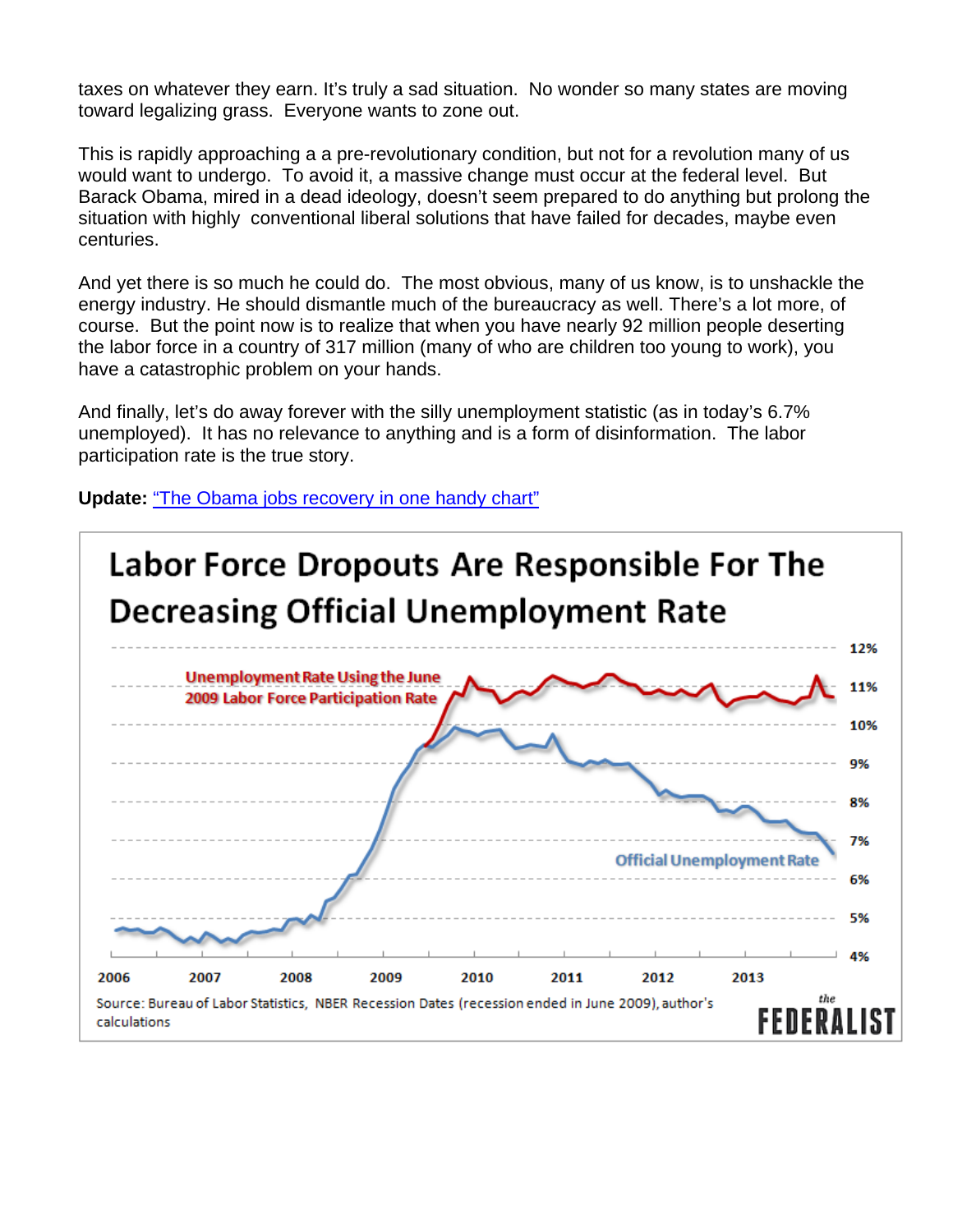### WS.J **How to Save Detroit** *The Motor City needs help. Why not turn it into Hong Kong?* by P. J. O'Rourke

Detroit is beautiful—though you probably have to be a child of the industrial Midwest, like me, to see it. As you may have heard, the city is in trouble. At the end of the 2013 fiscal year, Detroit had a balance sheet with liabilities of \$9.05 billion. The city's emergency manager, Kevyn Orr, estimates long-term debt at \$18 billion.

But I know how to fix Detroit, because it reminds me of another favorite place, Hong Kong—two things so opposite that they evoke each other the way any Kardashian is a reminder that you love home and mother.

Hong Kong's per capita GDP is among the highest in the world. But it was once a worse mess than Detroit. Devastated by Japanese occupation, the British colony's population had declined from 1.6 million in 1941 to 600,000 by 1945. Then, after the 1949 communist victory on the mainland, a million refugees arrived. Most of them were penniless. Britain's Labor government was penniless, too. Maybe Hong Kong could have gone into Chapter 9. But who would have been the bankruptcy judge? Chairman Mao?

Instead Hong Kong had the good fortune to get John (later Sir John) Cowperthwaite, a young official sent out to push the colony's economy toward recovery. "I did very little," he once said. "All I did was to try to prevent some of the things that might undo it."

Such as taxes. Even now, Hong Kong has no sales tax; no VAT; no taxes on capital gains, interest income or earnings outside Hong Kong; no import or export duties; and a top personal income-tax rate of 15%.

Cowperthwaite was financial secretary from 1961 to 1971, Hong Kong's period of fastest economic growth. Sir John, however, wouldn't allow collection of economic statistics for fear they'd lead to political meddling. Some statistics nonetheless: During Cowperthwaite's tenure, Hong Kong's exports grew by an average of 13.8% a year, industrial wages doubled and the number of households in extreme poverty shrank from half to 16%.

With that in mind, I was talking to a friend in Michigan. We discussed Detroit's poverty, crime, depopulation and insolvency.

"Make it into Hong Kong," I said, "with polite Canadians next door instead of a scary Politburo."

"Someone's way ahead of you," he told me.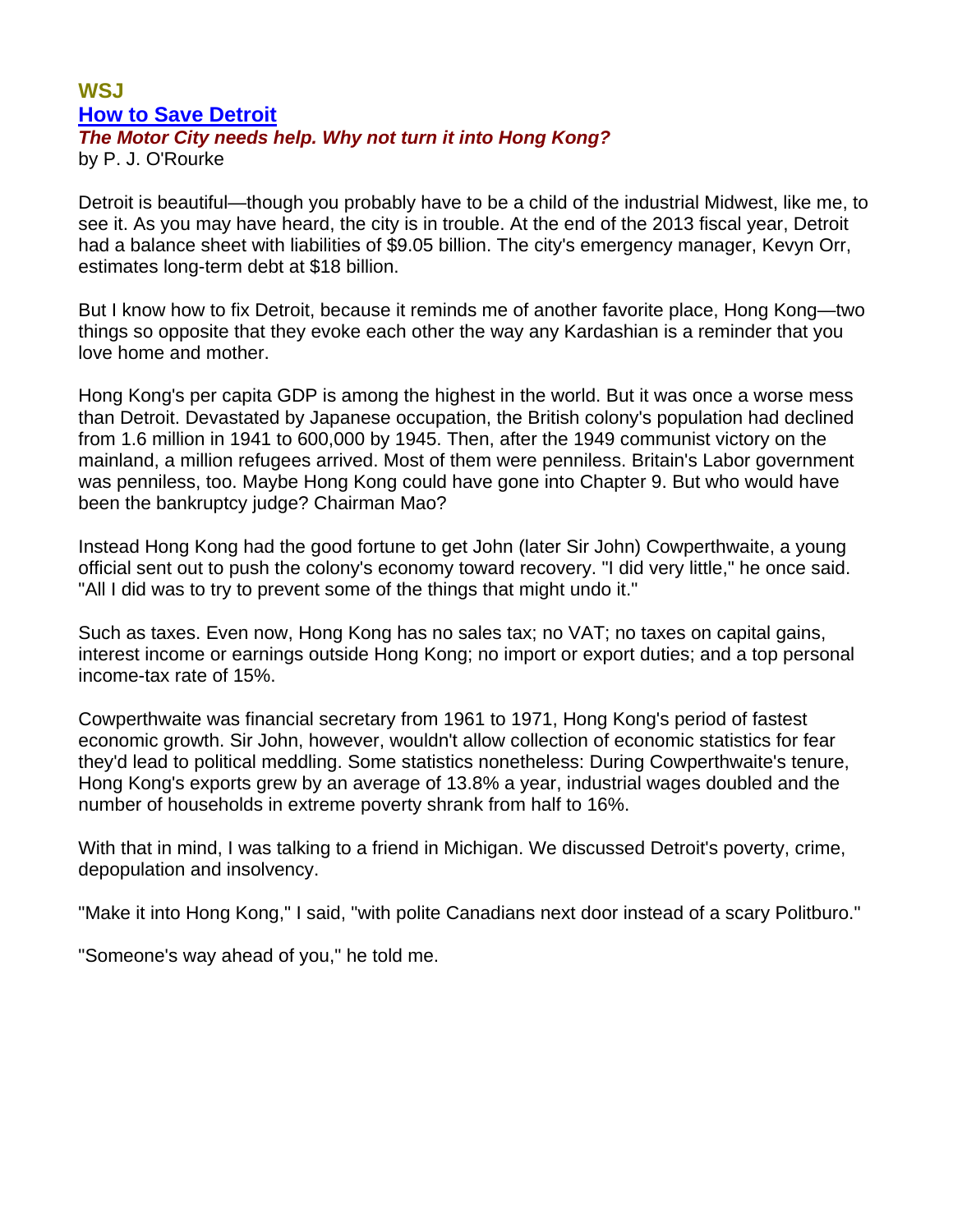

Real-estate developer Rod Lockwood wants investors to buy Detroit's derelict 982-acre Belle Isle Park and persuade the U.S. to allow Belle Isle a territorial status like Guam and all the tax benefits of Hong Kong—with easier access to Red Wings games.

Belle Isle has room for only about 50,000 people and just one bridge to the city. It might seem more of a gated community than an overseas possession. So Mr. Lockwood has expanded his proposal to include 15 square miles of Detroit's distressed east side. I think Mr. Lockwood should try for the city's entire 143 square miles.

Could it really work? Mr. Lockwood took me on a city tour with Larry Mongo, owner of Café D'Mongo's Speakeasy, a popular hangout for Detroit's hipsters. (Hipster scenes tend to spring up anywhere cheap real estate abuts young people, and just up Woodward Avenue, at Wayne State, there are 31,000 of them.)

Detroit's industrial ruins are picturesque, like crumbling Rome in an 18th-century etching. The tragedy is the desert of blue-collar neighborhoods. Almost every home is burned, a crack house, a cellar hole or stripped of all that's salvageable.

Hong Kong economics would mean curtailing U.S. welfare and benefit programs, but Detroiters seem to have found the holes in the social safety net already. Forty-four percent are living below poverty level. They could, however, benefit from the jobs and commerce in a vibrant, tax-free Hong Kong economy.

Amid the desolation, we came across a tidy bungalow—lawn mowed, sidewalk swept, flower beds planted, and bars on every downstairs door and window. Mr. Mongo said, "The old folks are still living there." A lifetime was spent paying the mortgage and making improvements on a place that now isn't worth the \$8,500 it costs to demolish a house in Detroit.

Christopher Brooks, senior pastor at the 1,500-member Evangelical Ministries Church in Detroit, said a concept like Belle Isle "would initially be greeted with hostility because of the widespread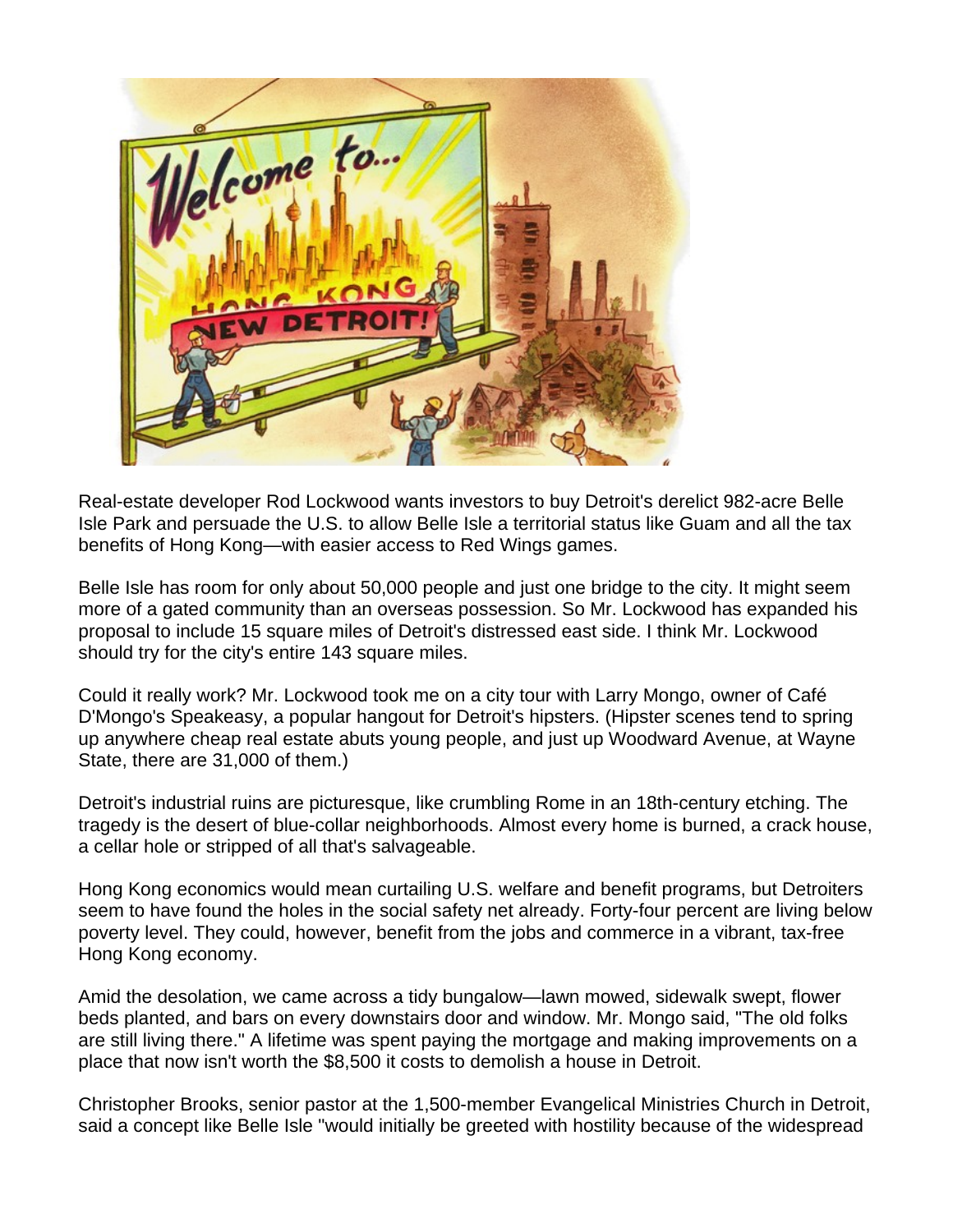suffering in Detroit. A 'Wealth Haven' would cause a war on the middle class." However, he said, "If you're talking about the whole city…If Belle Isle is the start of a plan, I'd support it. A lot of clergy would get behind it." Pastor Brooks said, "If there were a real plan to encourage jobs and wealth, the welfare problem would solve itself."

Granted, turning Detroit into Hong Kong wouldn't be simple. I talked to Chris Crosby, a municipal bond analyst at Raymond James. He listened patiently as I explained the advantages of a city that would actually be worth something to prospective municipal bondholders. Here is the main part of the rest of our conversation.

Me: "Is this feasible?

Mr. Crosby: "No."

The political barriers are too high—politicians don't like to give up power. Of course, politicians also give up power in a bankruptcy, which is why Mr. Crosby likes Detroit's bankruptcy. It will be so politically painful that other big cities won't try it.

Detroit's politics are already painful. Former Mayor Kwame Kilpatrick is serving 28 years in prison. Local joke: "What's the difference between Chicago and Detroit?"

"Chicago got Michael Corleone. Detroit got Fredo."

Plus introducing Hong Kong's sharp-clawed wolverine species of capitalism into the Wolverine State would require a bold stroke from Washington. It's hard to imagine anything bold from this Congress of head-butting pro-wrestler wannabes.

But something needs to be done. Sen. Rand Paul weighed in with a Dec. 6 speech at the Detroit Economic Club. (The economy may be gone, but we Midwesterners are "joiners," so there's still a club.) He said he'd introduce legislation creating "Economic Freedom Zones" with personal and business tax rates of 5%.

Anyway, Detroit is broke. And so was Hong Kong. In 1949 the colony had just one asset. Hong Kong owned Hong Kong—all the land except what was under the Anglican cathedral. Hong Kong sold leaseholds, first for a little, then for a lot.

And Detroit owns Detroit, or a very large chunk of it. In 2011 more than half the owners of Detroit's 305,000 properties failed to pay property taxes. Detroit has approximately 40 square miles of vacant land.

If people cannot be convinced by reason, maybe they can be convinced by greed. Forty square miles equals 1.1 billion square feet. One recent estimate put Hong Kong land prices at more than \$1,300 per square foot. Translated into Detroit, that's \$1.4 trillion.

So my investment advice: go short on Manhattan penthouses and long on empty lots in Detroit.

*Mr. O'Rourke is the author of 16 books, most recently, "The Baby Boom: How It Got That Way…And It Wasn't My Fault…And I'll Never Do It Again."*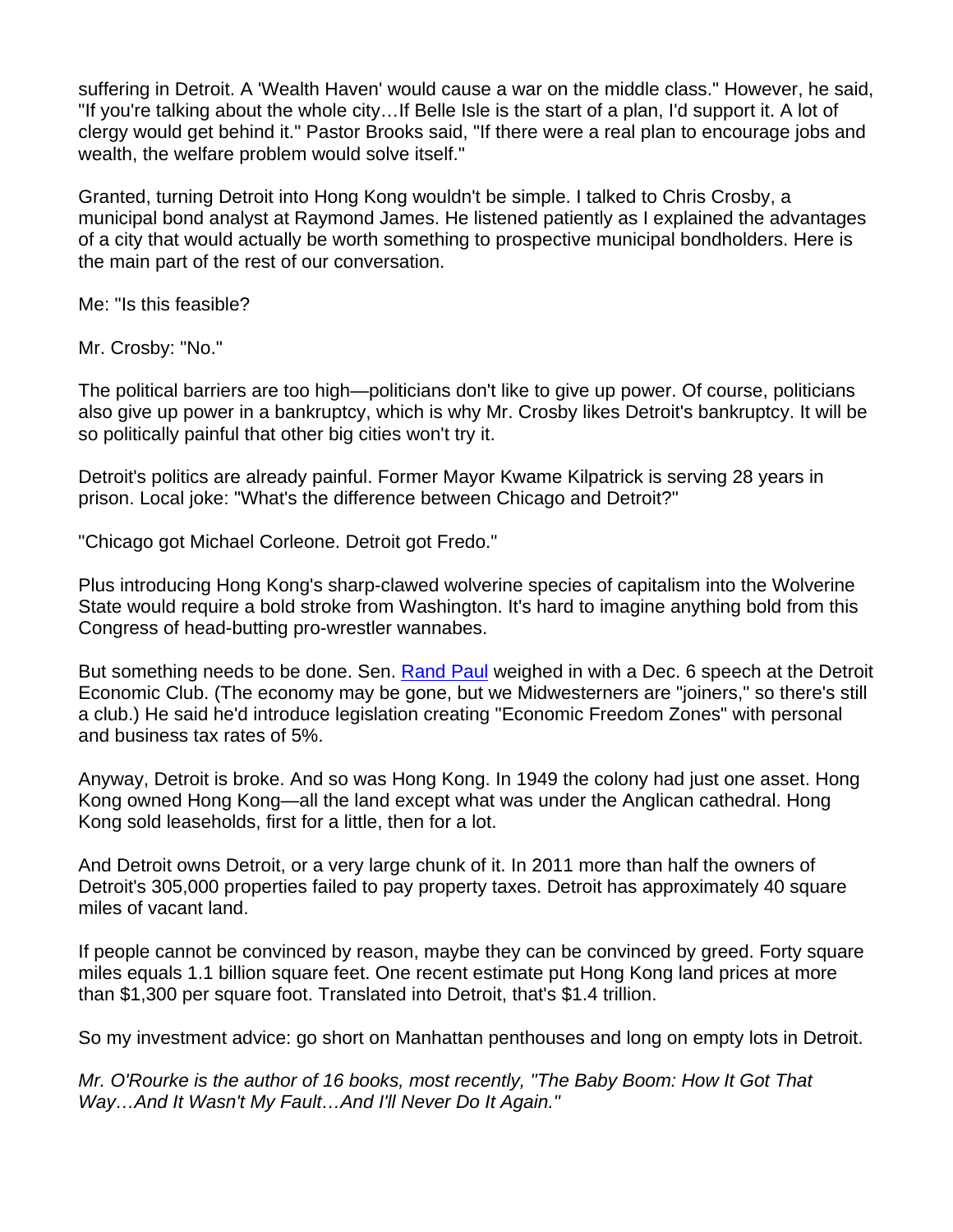### **Quartz Dollar stores are now getting too expensive for many Americans** by Matt Phillips

At first glance, the fortunes of American families have significantly improvement recently. Household net worth has rebounded back to roughly where it was before the financial crisis.



Why? A surge in stock and real estate prices. The stock market is up 46% since the end of 2010. And after years of pain, housing prices are rising too.

There's a catch. While about 50% of Americans own some kind of stocks—either individual shares or mutual funds—the richest Americans own most of the market. That means most of the exceptional stock market gains accrued to what Federal Reserve research describe as "a small number of wealthy families."

Homeownership is a bit more democratic. Houses account for a larger chunk of the assets of the US middle-class compared to the wealthy. But again, the poor are left out.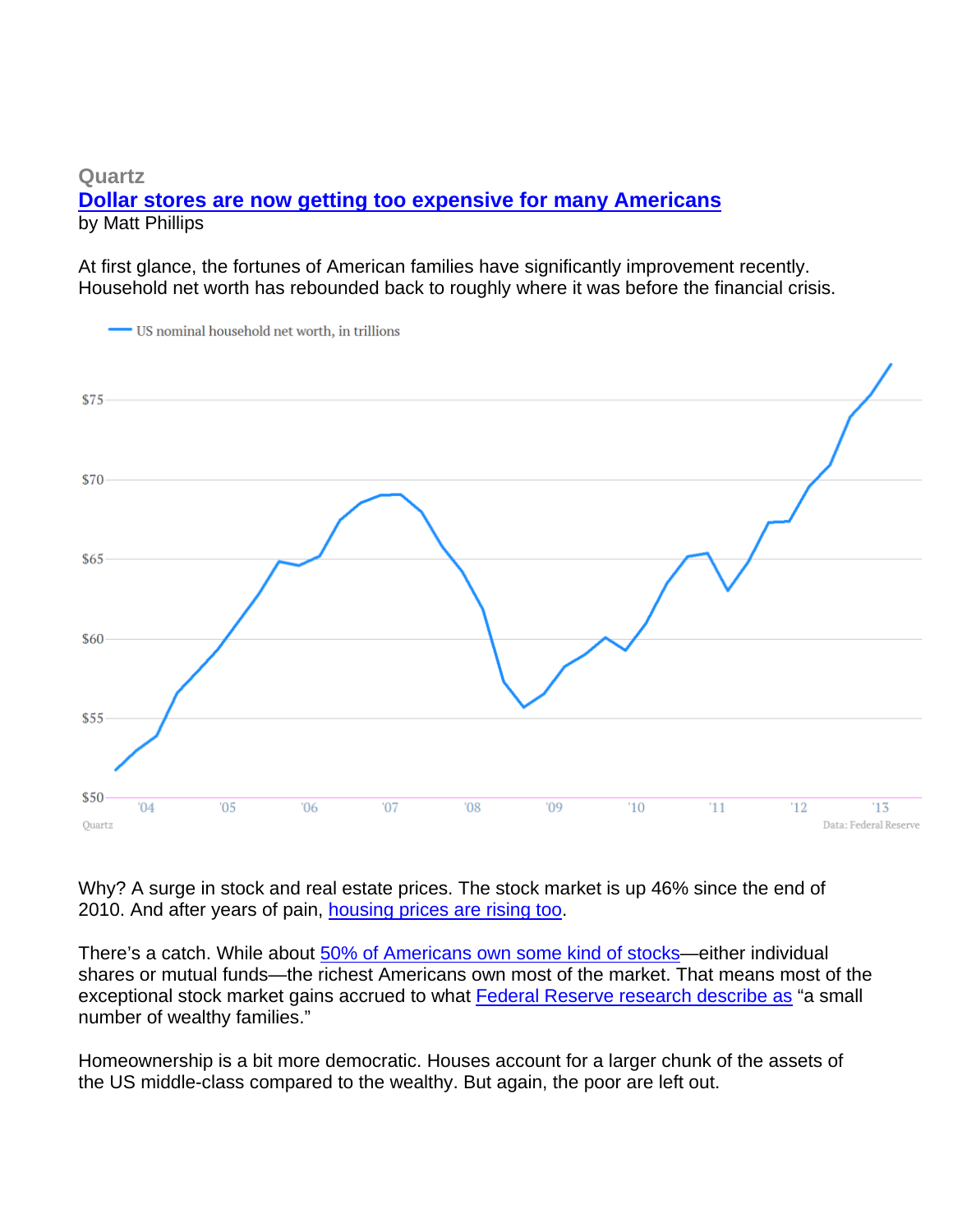No, the poor rely not on asset prices, but on wages, Social Security, and government transfer payments for their income. That hasn't been a good place in recent years. Wages have been stagnant. Government transfer payments have been under fire. (Extended unemployment benefits expired late last month for roughly 1.4 million Americans after a federal program lapsed. And it seems like the US Congress is set to cut transfer payments such as the US food stamps program.)

Economists argue that things like food stamps and unemployment act as crucial bits of stimulus when the economy is weak. Cutting them can act as a headwind to growth. That's certainly the case for low-end retailers such as Family Dollar. The store chain's shares fell sharply this week after it reported disappointing earnings.

Family Dollar CEO Howard Levine had this to say on the subject:

For the last several quarters, we've discussed the economic challenges our customers are facing. Over the last two years, I think we've seen a growing bifurcation in households. Higherincome households who have benefited from market gains, better employment opportunities, or improvements in the housing markets have become more comfortable and confident in their financial situation. But our core lower-income customers have faced high unemployment levels, higher payroll taxes, and more recently reductions in government-assistance programs. All of these factors have resulted in incremental financial pressure and reduction in overall spend in the market.

Translation? As poor Americans come under more and more pressure, more and more of Family Dollar's revenue is tied to low-margin sales of necessities like food. (Sales were strongest during the first fiscal quarter in Family Dollar's "consumables" category, especially in areas like frozen food.)

The fact that so many Americans are being forced to curtail spending at the cheapest discount retailers should give anybody cheering the US recovery something to think about.

# **Bloomberg News For Small Businesses, Small Matters** by Megan McArdle

Health insurance just isn't high on the list of small-business owners' worries.

Warren Meyer, whose company operates campgrounds, is getting the hell out of Dodge, by which I mean Ventura County, California:

*Never have I operated in a more difficult environment. Ventura County combines a difficult government environment with a difficult employee base with a difficult customer base.*

 *It took years in Ventura County to make even the simplest modifications to the campground we ran. For example, it took 7 separate permits from the County (each*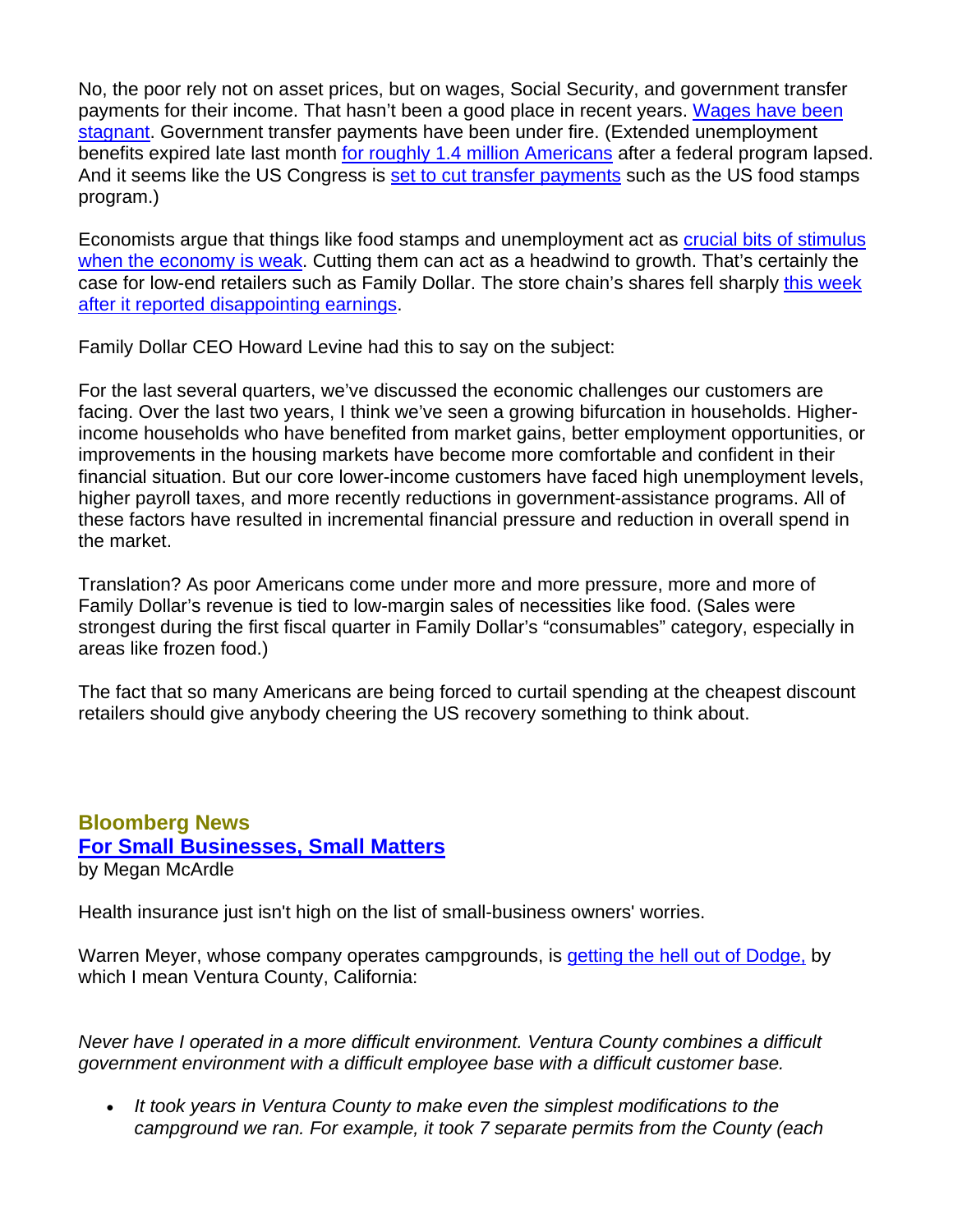*requiring a substantial payment) just to remove a wooden deck that the County inspector had condemned. In order to allow us to temporarily park a small concession trailer in the parking lot, we had to (among other steps) take a soil sample of the dirt under the asphalt of the parking lot. It took 3 years to permit a simply 500 gallon fuel tank with CARB and the County equivilent. The entire campground desperately needed a major renovation but the smallest change would have triggered millions of dollars of new facility requirements from the County that we simply could not afford.*

- *In most states we pay a percent or two of wages for unemployment insurance. In California we pay almost 7%. Our summer seasonal employees often take the winter off, working only in the summer, but claim unemployment insurance anyway. They are supposed to be looking for work, but they seldom are and California refuses to police the matter. Several couples spend the whole winter in Mexico, collecting unemployment all the while. So I have to pay a fortune to support these folks' winter vacations.*
- *California is raising minimum wages over the next 2 years by \$2. Many of our prices are frozen by our landlord based on past agreements they have entered into, so we had no way to offset these extra costs. At some point, Obamacare will stop waiving its employer mandate and we will owe \$2000-\$3000 extra additional for each employee. There was simply no way to support these costs without expanding to increase our size, which is impossible (see above) due to County regulations.*
- *A local attorney held regular evening meetings with my employees to brainstorm new ways the could sue our company under arcane California law. For example, we went through three iterations of rules and procedures trying to comply with California break law and changing "safe" harbors supposedly provided by California court decisions. We only successfully stopped the suits by implementing a fingerprint timekeeping system and making it an automatic termination offense to work through lunch. This operation has about 25 employees vs. 400 for the rest of the company. 100% of our lawsuits from employees over our entire 10-year history came from this one site. At first we thought it was a manager issue, so we kept sending in our best managers from around the country to run the place, but the suits just continued.*
- *Ask anyone in the recreation business where their most difficult customers are, and they likely will name the Los Angeles area. It is impossible to generalize of course, because there are great customers from any location, but LA seems to have more than its fair share of difficult, unruly, entitled customers. LA residents are, for example, by far the worst litterers in the country, at least from our experience. Draw a map of California with concentric circles around LA and the further out one gets, the lower the litter clean-up costs we have. But what really killed it for me in Ventura County was the crazy irresponsible drinking and behavior. Ventura County is the only location out of nearly 200 in the country where we had to hire full-time law enforcement help to provide security. At most locations, we would get 1 arrest every month or two (at most). In Ventura we could get 5-10 arrests a day. In the end, I found myself running a location where I would never take my own family.*

This is what I meant when I wrote:

*We tend to think of the policy issue of the day as being the key issue for everyone. But entrepreneurs think about a lot of things when they're deciding to start a business, or grow it;*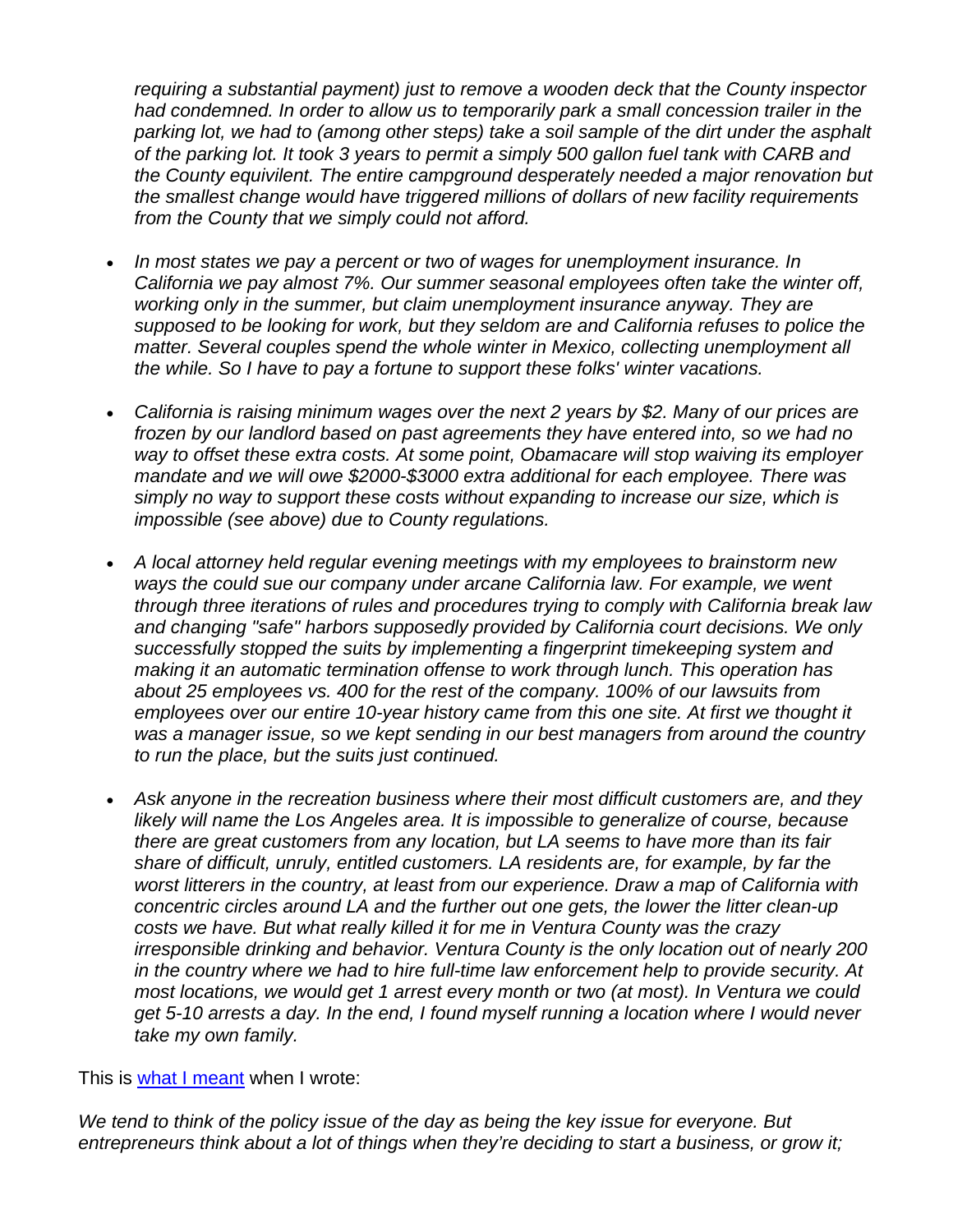*health insurance is only one of many. Things such as market conditions, access to capital and overall labor costs loom much larger. Even for someone with a family or an expensive chronic condition, issues such as "How will I pay for food and shelter?" and "Can I really put in the 16- to 18-hour days that are needed to get a new business off the ground?" will often be more important than "How will I afford health insurance?"*

On that list, the health-care overhaul is only one item -- and it's a negative for a business, not a positive.

We tend to talk of entrepreneurship and business growth as if it were a matter of tweaking a few simple policy buttons: lowering taxes, making health insurance cheaper, hamstringing the EPA. Unsurprisingly, these issues map well onto big national policy battles. And yet, when I talk to small-business owners, I'm more likely to get an earful about their state's workers' compensation scheme or the local utility's pricing schedule than I am about the federal tax rate. Yet almost none of the policy journalists I know could even describe in detail how workers' compensation insurance works, much less articulate a coherent policy agenda for it.

Then there are the sort of soft institutional issues that Meyer highlights, such as whether the local legal system encourages frivolous lawsuits, or some arcane regulatory issue that's specific to businesses. These things matter a lot, but they're hard to measure and even harder to fix.

There are a few lessons in this: If you want to encourage entrepreneurship, talk to business owners, not policy wonks. And you often need to think local, not global.

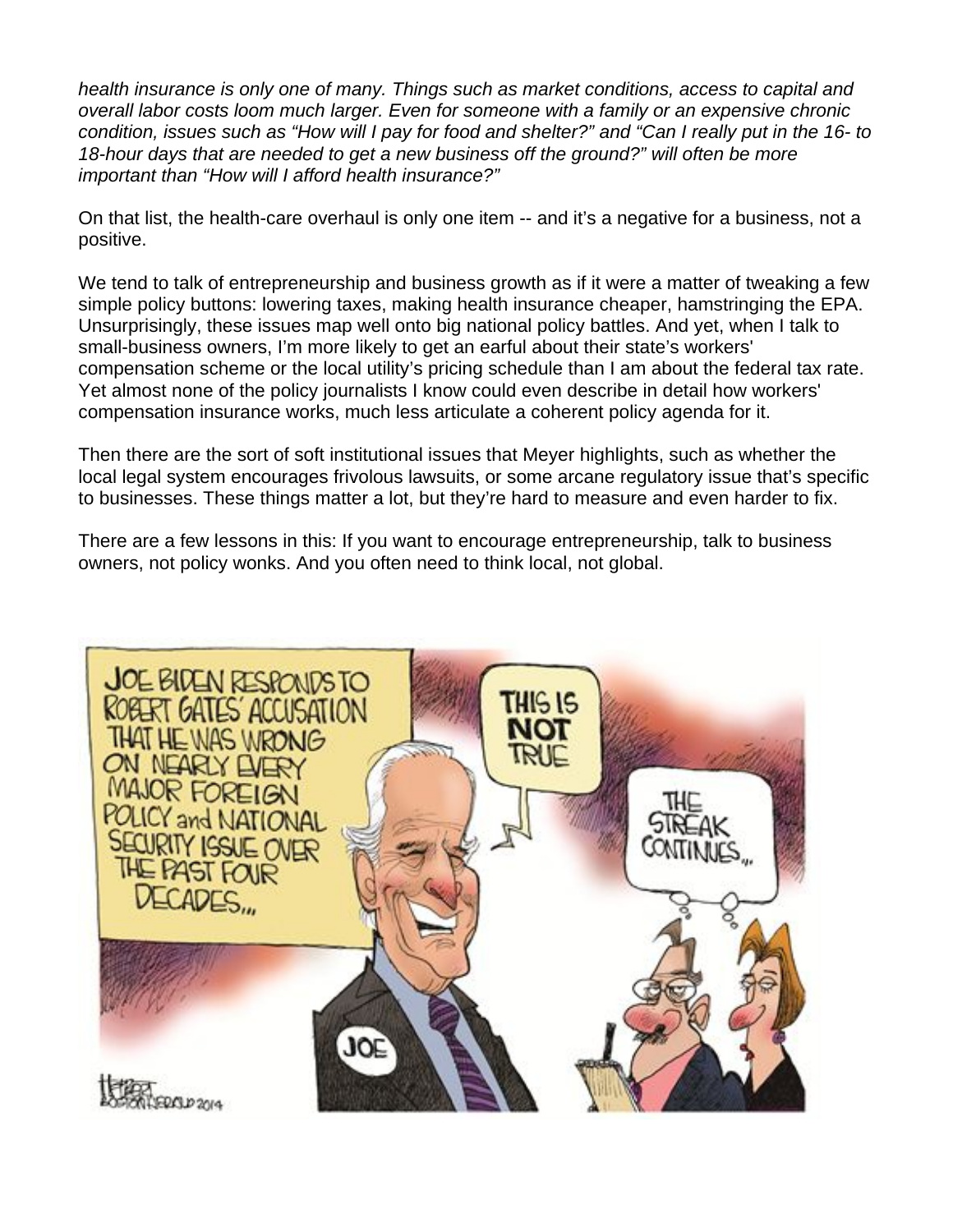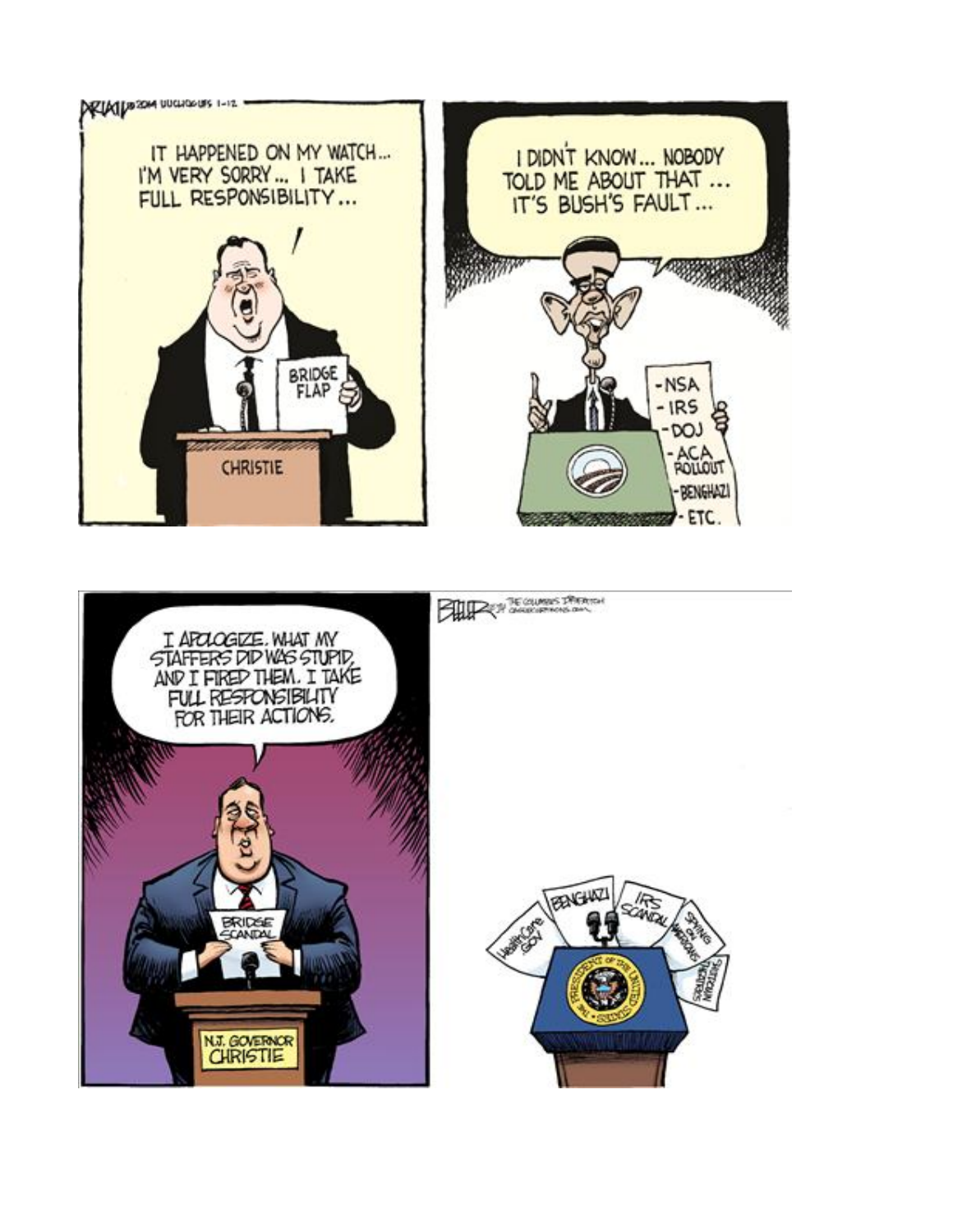

The media is going wild covering the shut down of three lanes of traffic for political purposes by Gov. Christie's staff members

But when the White House ordered that roads, parks, and monuments be shut Jown ... for political purposes... Where was the outrage from the media? Where was the continous coverage?

Remember the NPS Ranger who reported: "We were told to make life as difficult for people as possible.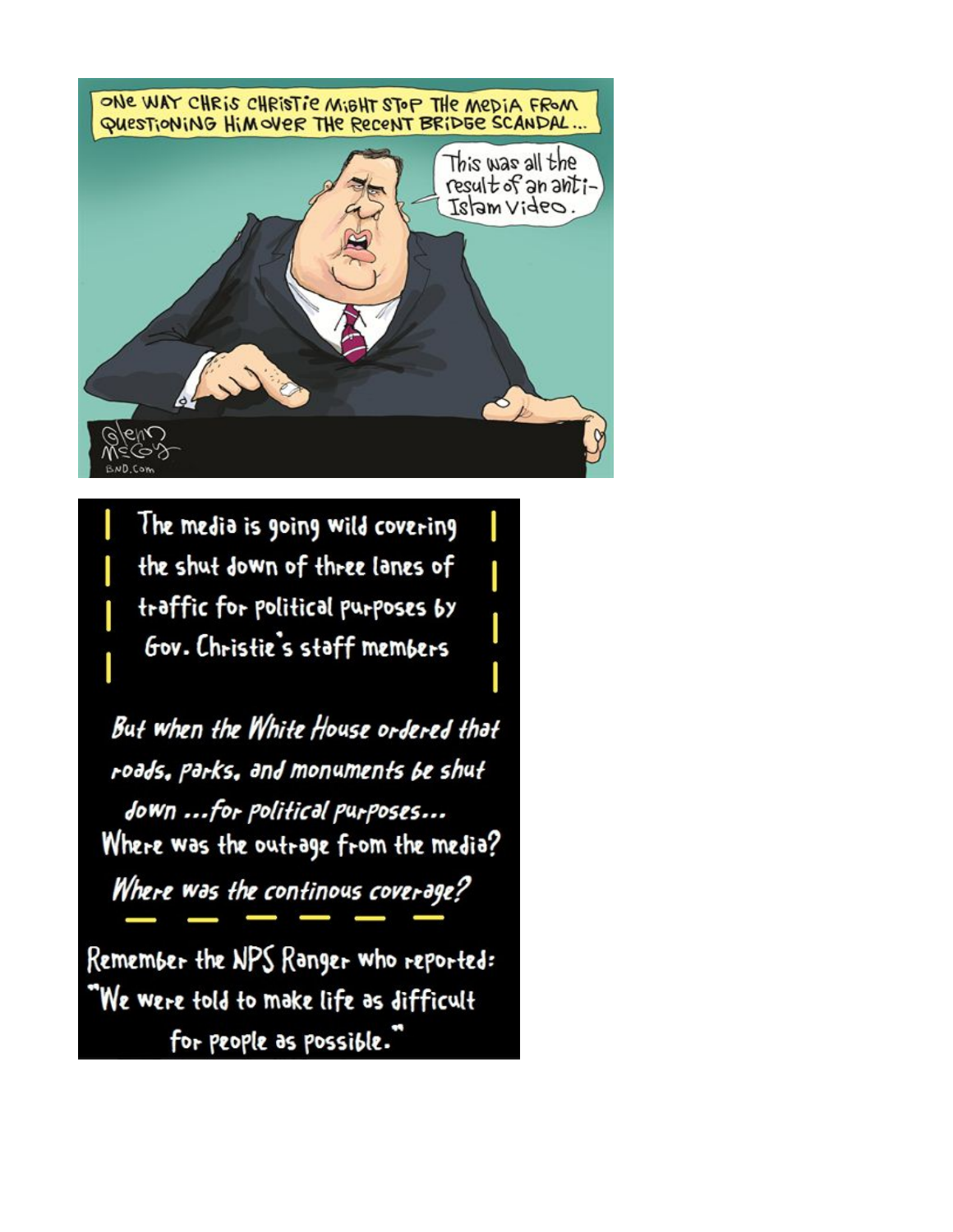